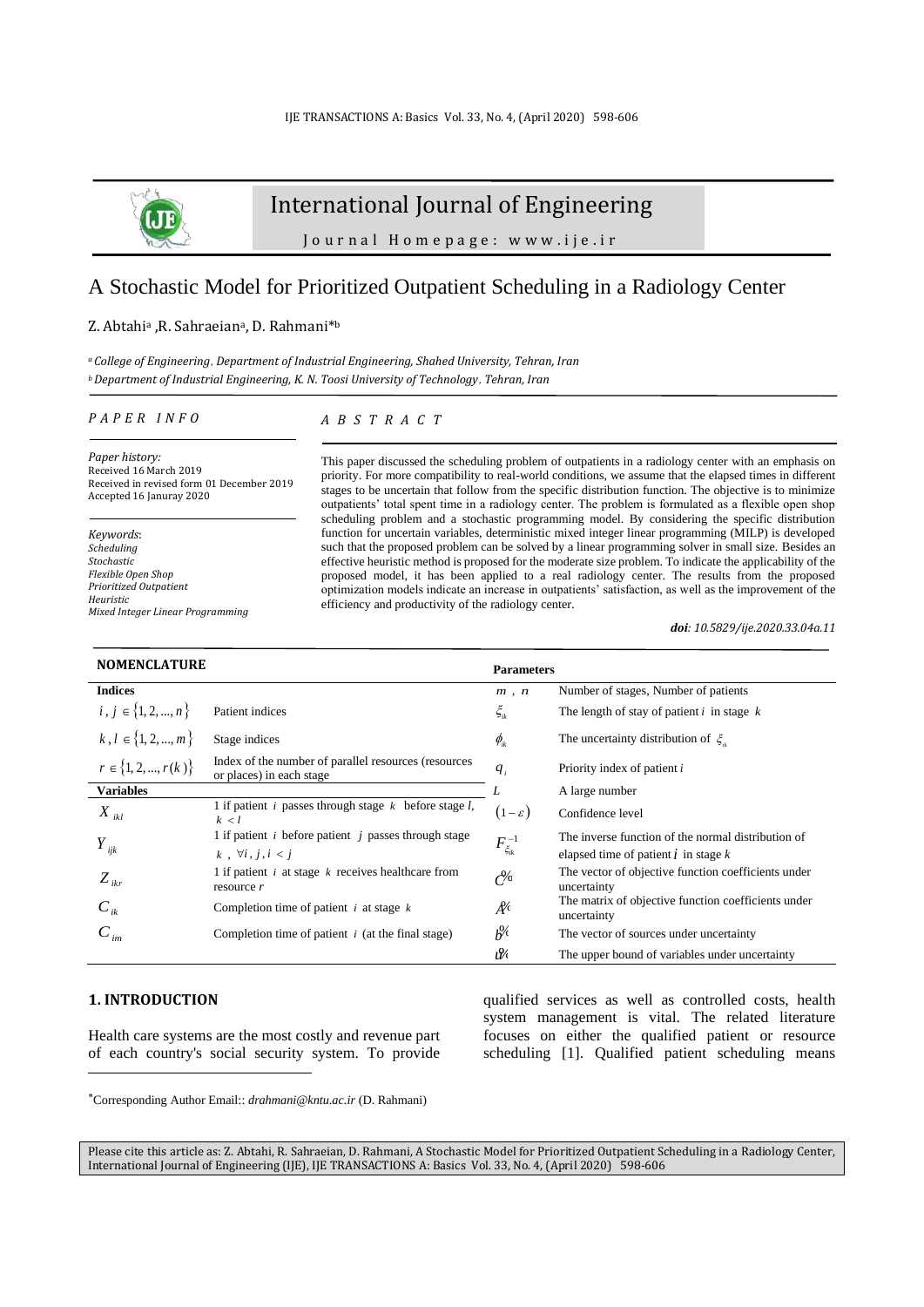patient satisfaction enhancement. Reducing the elapsed and waiting times of patients in healthcare systems are among the main objectives of patient scheduling [1, 2]. Unfortunately, outpatient scheduling is difficult due to natural and artificial uncertainties. However, the focus of the literature is on the uncertainty caused by patient arrival variability, variability in health service duration, and length of stay. Such uncertainties in surgical suite scheduling have been mentioned [3-5]. From the mentioned uncertainties, service duration uncertainty is considered in this paper.

In addition to the inherent uncertainties in healthcare system scheduling problems, prioritizing patients also enhances the problem difficulty [6]. The weight or priority level of patients and the necessity of using medical services are determined by the triage factor which includes five levels [6]. A higher priority level indicates a deterioration in the patient's physical condition and a more urgent need for medical care. Considering a five-level based patient's priority has approached this paper to the real cases.

Although the patient's condition is frequently examined to determine the path of each patient and this path is not settled in many cases. For instance, transfer the patient to each stage in a specialized hospital radiology center is often not predetermined (as defined in an open shop scheduling problem). Besides, each stage commonly consists of more than one device. Hence, formulating the prioritized stochastic outpatient scheduling problem in a radiology center as a stochastic flexible open shop scheduling problem is logical. Despite considerable research carried out in the field of the flexible flow shop scheduling problem [7], few studies have been addressed the flexible open shop problem [8] but no paper focuses on the stochastic flexible open shop scheduling (SFOSS) problem. In this paper, we formulate prioritized patients scheduling as an SFOSS problem under the minimization of total prioritized elapsed times (total weighted completion times). Considering specific distribution functions (as normal) for health service duration, the problem is converted to a deterministic mixed-integer programming model.

The rest of this paper is organized as follows. A concise survey of related work is presented in the next section. In section 3, a basic foundation of a flexible open shop scheduling problem, as well as a stochastic programming model, is first described. Afterward, the deterministic MILP model is developed. Sections 4 and 5 provide computational results and conclusions.

### **2. LITERATURE REVIEW**

Elective and emergency patients have been widely considered in patient scheduling problems [1, 9]. The most interesting researches in the field of patient scheduling concerns elective patients [2]. In this paper, we focus on prioritized elective patient scheduling. Considering patients' priority and capacity constraints, a stochastic dynamic programming model was proposed for surgical suit scheduling [6]. Considering patient priority and arrival time, a reactive scheduling method proposed to the patient's waiting time minimization [10].

From the mentioned patient scheduling problem uncertainties, service duration uncertainty is considered in this paper. To deal with healthcare service duration uncertainty, the following methods are mainly reported:

- predicting service duration using statistical methods [11, 12];
- estimation of service duration using practical percentile value [3]
- − assuming deterministic service duration [4, 13-15]
- modelling uncertainty in healthcare service duration and /or patient length of stay using stochastic programming [5],
- − chance constraint programming [16, 17] and
- Stochastic chance constraint programming [18].

Zhao and Li [19] presented a mixed integer programming (MINLP) model for operating room (OR) scheduling and proposed a constraint programming model to solve it. Wang et al. [20] handled the surgical suite problem subject to emergency surgery as a no-wait permutation flow shop scheduling problem and employed slack time insertion method to generate a predictive schedule. Jebali and Diabat [5] considered the OR and intensive care unit (ICU) capacity constraint as well as the uncertainty of surgery time duration and patient's stay time in the ICU and the ward, they proposed two-stage stochastic programming model and employed sample average approximation (SAA) method to solve the problem. Saadouli et al. [3] discussed the real case problem of scheduling elective surgeries by considering the uncertainty of surgery and recovery time durations. They used a realistic estimation of surgery and recovery duration to protect against overtime and underutilization of the OR. They first employed a knapsack problem to select the operation to be scheduled, and then a MILP model was presented to assign the selected operation to ORs. Heydari and Soudi [4] formulated the surgical suite scheduling problem as a flexible flow shop scheduling problem. They considered emergency patient arrival as the source of uncertainty. They proposed a twostage stochastic programming model to generate a robust and stable surgery schedule.

Decision making under uncertainty comes up in the lack of access to a variable probability distribution. In this case, chance constraint programming is one of the methods of uncertainty modeling in optimization. Otherwise, when a variable probability distribution it assumed to be known, applying stochastic programming is common [21-24]. Shylo et al. [16] are among the first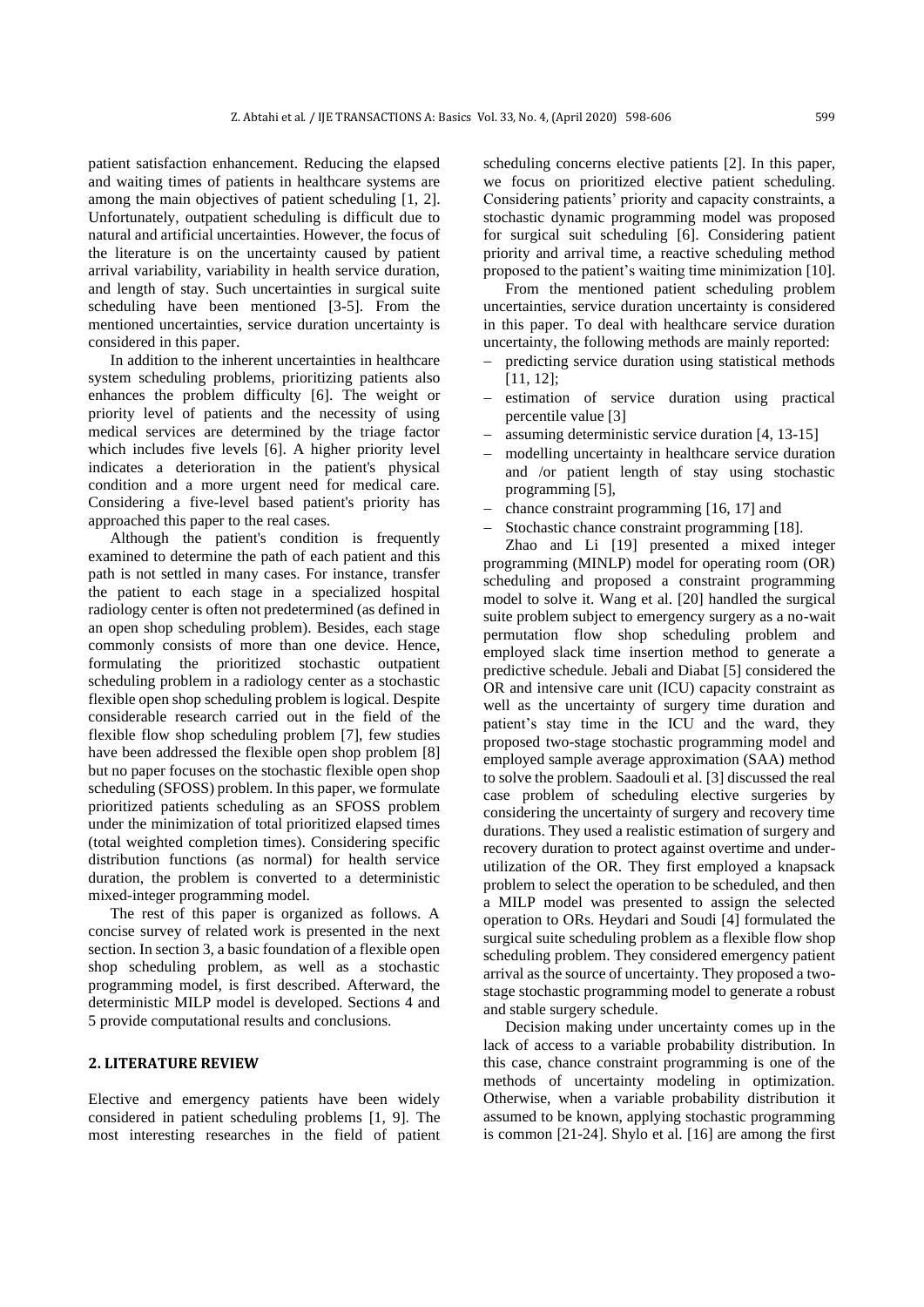to apply chance constraint programming in surgery scheduling. They assume a normal distribution for surgery duration and converted the chance constraint programming model into an equivalent convex programming model. Former reports also apply a normal or lognormal distribution for OR durations [25].

The chance constraint programming model can be converted into a crisp one under the assumption of a special uncertainty distribution (e. g. normal distribution for surgery duration). In the case of general uncertainty distributions, the chance constraint programming model has generally approximated via sampling-based approaches (SAA and scenario approximation) and analytical approximation methods (e. g robust optimization) [26]. Deng et al. [17] proposed a stochastic chance constraint programming model to allocate and schedule surgeries in parallel ORs under undetermined problem parameters. Jebali and Diabat [18] applied SAA to approximate (flexible flow shop) stochastic chance constraint programming model under uncertain OR duration and patient length of stay (LOS) in ICU.

In spite of some results reported for stochastic flexible flow shop scheduling problem [27], few studies have been stated, even in the deterministic version of stochastic flexible open shop scheduling problem [8]. From the surgical suite modeling aspect, the literature focuses on modeling the surgery scheduling problem as parallel machine scheduling problem [19], flow shop scheduling problem [20], and flexible flow shop scheduling problem [3-5]. The essence of scheduling patients in a radiology center and a flexible open shop scheduling problem has similarities. So, it seems logical to formulate patients' scheduling problems in the radiology center as a flexible open shop scheduling problem. To take advantage of effective methods of shop scheduling problem-solving, the problem is formulated as a flexible open shop scheduling problem and a stochastic programming model. Consequently, considering the specific distribution function for uncertain variables, a deterministic mixed integer programming is developed such that the proposed problem can be solved by a linear programming solver. To the best of our knowledge, no paper dealing with a stochastic flexible open shop (SFOS) as a model for the radiology scheduling problem under uncertainty.

#### **3. PROBLEM STATEMENT& FORMULATION**

In this paper, we investigate the prioritized elective radiology center scheduling problem with more than one resource in different stages such as ultrasound, magnetic resonance imaging, radiography, and computerized tomography (CT) scan. In a radiology center, patients do not need to go through all stages. That means the elapsed time of patients in some stages is zero. Also, transferring patients to a different stage is not predetermined. Moreover, as in reality, the elapsed time of patients in stages is not deterministic. Here, the under discussion problem is formulated as a SFOSS problem. Then, considering the specific distribution function for uncertain variables, a SFOSS model is converted to a deterministic mixed-integer linear programming model. The SFOSS problem consists of n patients (jobs) that should be processed on at most m stages (machines). There is more than one resource in at least one stage. The sum of the elapsed time of all prioritized patients (sum of weighted completion time of jobs) is considered to be minimized. The notations of the models have been introduced on the first page. Problem assumptions are as follows.

- Each patient should be served on at most m stages.
- The serving route of each patient is arbitrary.
- At any time, at most one patient can be served on each resource.
- All patients are available at time 0.
- No preemption is allowed.
- All the patients' serving (processing) times at each stage is not deterministic and considered as random parameters with an independent normal distribution.

**3. 1. Stochastic Programming Model** When all or some of the data parameters (in a linear programming (LP) model) are characterized by random variables, we deal with (linear) stochastic programming (SP). A usual matrix form of SP model may be as follows [28]:

$$
\min z = C\mathbf{X}
$$
  
\n
$$
\mathbf{X}\mathbf{X} \ge \mathbf{B}^{\mathbf{y}_0}
$$
  
\n
$$
0 \le X \le \mathbf{B}^{\mathbf{z}_0}
$$
  
\n
$$
\mathbf{B} = (C^{\mathbf{z}_0}, A^{\mathbf{z}_1}, B^{\mathbf{z}_2}, B^{\mathbf{z}_1})
$$

It is supposed that the probability distribution of  $\omega$ is known. An SP model of flexible open shop scheduling problem is as follows.

$$
\min \sum_{i=1}^{n} q_i C_{i m}, \text{ s.t. } (1)
$$

$$
C_{ik} \geq \xi_{ik} \ \forall i, k \tag{2}
$$

$$
\begin{cases}\nC_{ik} \ge C_{il} + \xi_{ik} - L\left(1 - X_{ik}\right) \quad \forall i, k, l > k\n\end{cases} \tag{3}
$$

$$
\begin{cases} \sum_{\mu=0}^{\infty} & \text{if } \mu \leq k \\ C_{\mu} \geq C_{\mu} + \xi_{\mu} - LX_{\mu} & \text{if } k, l > k \end{cases}
$$
 (4)

$$
\begin{cases} C_{ik} \ge C_{jk} + \xi_{ik} - L \left( 1 - Y_{ijk} \right) - L \left( 2 - Y_{ikr} - Y_{jkr} \right) \\ \forall i, i > i, k, r. \end{cases}
$$
 (5)

$$
\begin{cases} \forall i, j > i, k, r \\ C_{jk} \ge C_{ik} + \xi_{ik} - LY_{ijk} - L(2 - Y_{ik} - Y_{jk}) \\ \forall i, j > i, k, r \end{cases}
$$
(6)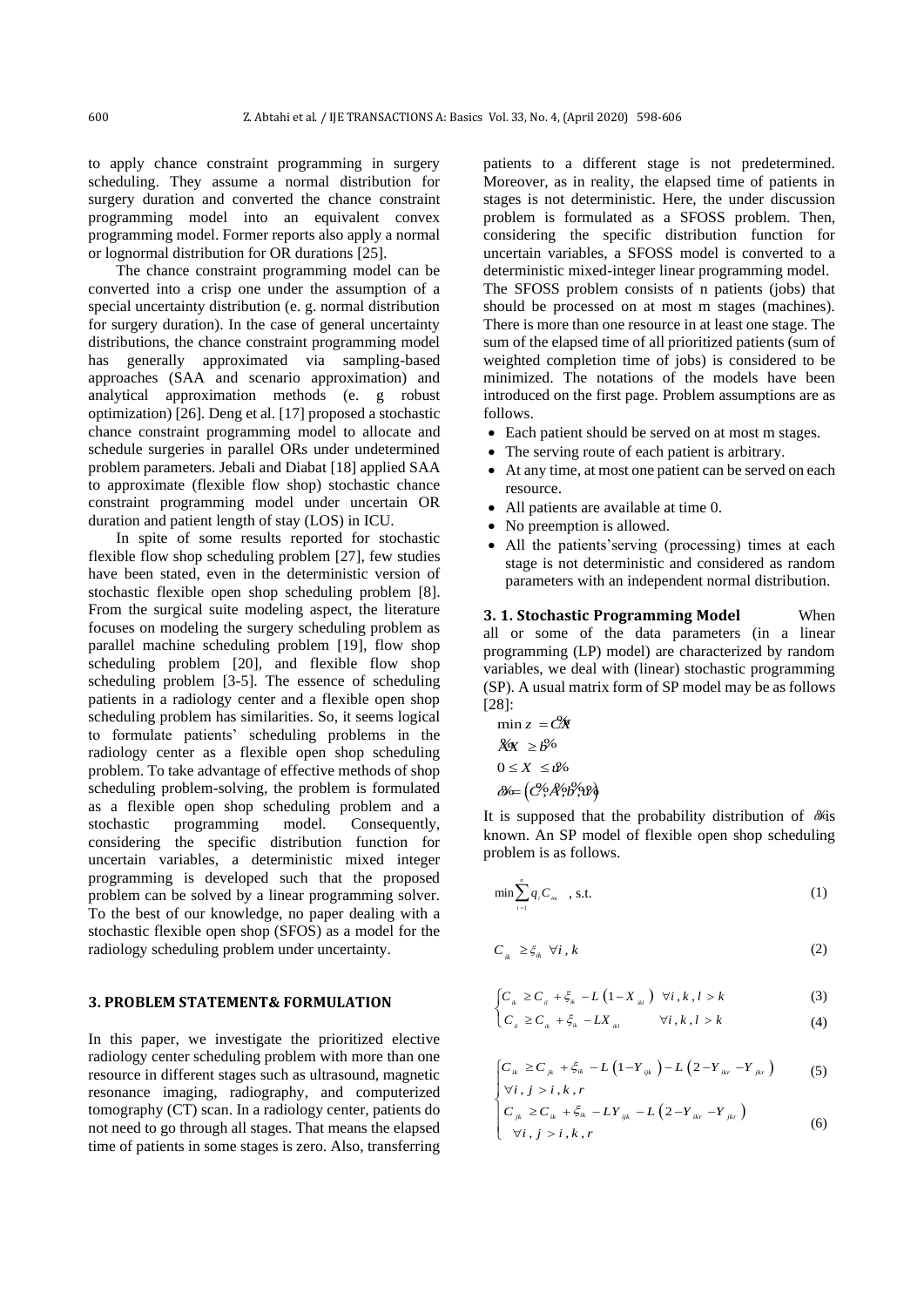$$
\sum_{r=1}^{r(k)} Z_{ikr} = 1 \quad \forall i, k \tag{7}
$$

$$
C_{_{im}} \ge C_{_{ik}} \,\forall i \,, k \tag{8}
$$

$$
X_{ik} \in \{0,1\} \,\forall i, k, l > k \tag{9}
$$

$$
X_{iik} \in \{0,1\} \,\forall i \,, \, j > i \,, k \tag{10}
$$

$$
Z_{ikr} \in \{0,1\} \,\forall i,k,r \tag{11}
$$

The objective function is represented in Constraint 1, which aims to minimize the prioritized total elapsed time of all patients. The relationship between completion time and elapsed time of each patient is represented in Constraint 2. Constraints 3 and 4 are sequence constraints. That is, a patient can take at most one medical care at a time. Constraints 5 and t 6 are resource constraints. That is, at each resource, only one patient can be served (i.e. a patient can be served before or after another patient on a particular resource). Each patient is assigned to one resource at each stage in Constraint 7. The maximum completion time calculation of each patient is performed in Constraint 8. Constraints 9-11, define decision variables.

## **3. 2. Mixed Integer Linear Programming Model**  We assume that patients' staying time at each stage follows from the independent normal distribution. The inverse function of the normal distribution of elapsed time of patient *i* in stage  $k$  ( $F_{\xi_i}^{-1}$ )  $F_{\xi_{ik}}^{-1}$ ) is calculated such that the confidence level is  $(1 - \varepsilon)$ . Considering the specific distribution function for uncertain variables, a stochastic programming model is converted to a deterministic mixed-integer programming model [28]. The MILP model for SFOSS problem is presented from 12 to 22.The interpretation of the constraints is the same as the previous model. Constraints 13 and 2 are equivalent. Constraints 14, 15 illustrate sequence constraint on  $(1 - \varepsilon)$  level of confidence. Constraints 16, 17 ensure that each place (or service) can be assigned to the one patient at a certain time under a certain confidence level. Constraints 18-22 are the same as Constraints 7-11.

$$
\min \sum_{i=1}^{n} q_i C_{im} \tag{12}
$$

s.t.

$$
C_{ik} \ge F_{\xi_{ik}}^{-1} (1 - \varepsilon) \,\forall i, k \tag{13}
$$

$$
\begin{cases} C_{ik} \ge C_{il} + F_{\xi_{ik}}^{-1} (1 - \varepsilon) - L (1 - X_{ik}) \\ \forall i, k, l > k \end{cases}
$$
 (14)

$$
\begin{cases}\n\forall i, k, l > k \\
C_{il} \ge C_{ik} + F_{\xi_{il}}^{-1} (1 - \varepsilon) - LX_{ik} \\
\forall i, k, l > k\n\end{cases}
$$
\n(15)

$$
\begin{cases}\nC_{ik} \ge C_{jk} + F_{\xi_{ik}}^{-1} (1 - \varepsilon) - L \left( 1 - Y_{ijk} \right) - L \left( 2 - Y_{ikr} - Y_{jkr} \right) \\
\forall i, j > i, k, r\n\end{cases}
$$
\n(16)

$$
\begin{cases}\n\forall i, j > i, k, r \\
C_{jk} \ge C_{ik} + F_{\xi_{jk}}^{-1} (1-\varepsilon) - LY_{ijk} - L(2-Y_{ikr} - Y_{jkr}) \\
\forall i, j > i, k, r\n\end{cases}
$$
\n(17)

$$
\sum_{r=1}^{r(k)} Z_{ikr} = 1 \quad \forall i, k \tag{18}
$$

$$
C_{im} \geq C_{ik} \forall i, k \tag{19}
$$

$$
X_{ikl} \in \{0,1\} \,\forall i, k, l > k \tag{20}
$$

$$
X_{ijk} \in \{0,1\} \,\forall i,j>i,k \tag{21}
$$

$$
Z_{ikr} \in \{0,1\} \,\forall i,k,r \tag{22}
$$

**3. 3. SWSPTB Heuristic** Open shop scheduling problems tend to be NP-hard in most cases. Particularly very little can be said concerning the total weighted completion time's objective function. The total completion time open shop scheduling problem is strongly NP-hard for more than 2 machines [29]. Therefore, the flexible open shop scheduling total weighted completion time problem will not be easier. Here, a new heuristic is proposed for total weighted completion time (TWCT) flexible open shop scheduling problem in moderate size.

Recently, the weighted shortest processing time block heuristic (WSPTB) was proposed to solve TWCT open shop scheduling problem [8]. The details of WSPTB are as follows [8].

Let  $p(i, k)$  as the deterministic length of staying time of patient *i* at stage *k*. suppose that  $n = lm + \theta, 0 \le l \le \lfloor n/2 \rfloor, 0 \le \theta < m$ ,

a. Set 
$$
P_i = \sum_{k=1}^{m} p(i, k), 1 \le i \le n, 1 \le k \le m, R_i = P_i / q_i
$$
 and  
 $r_{i,k} = p(i, k) / q_i$ .

- b. Re index the patients according to the nondecreasing order of  $R_i$ ,  $1 \le i \le n$ .
- c. For the first *lm* patients, every *m* patients are assigned in one block from the beginning. Then, the last  $\theta$  patients are assigned to the last block.
- d. In each patient assignment, the priority is given to the patients with the smallest  $r_{i,k} = p(i, k)/q_i$ .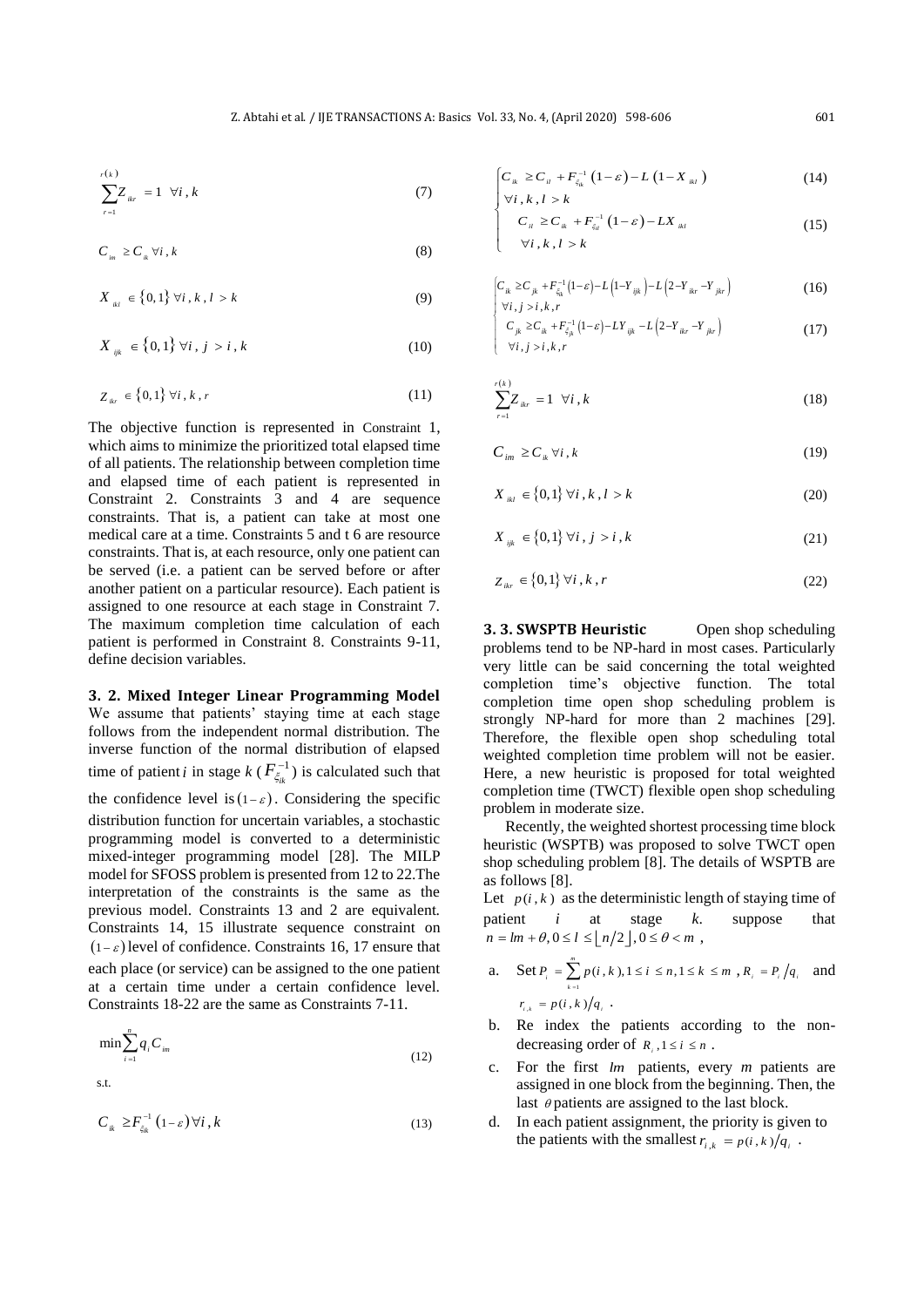e. Schedule the *l* blocks without any delay or preemption.

WSPT rule has been proven to be asymptotically optimal

for  $P_m / / \sum_{i} W_i C_i$  [8]. This result is stated as an *i*

asymptotically optimal lower bound to the total weighted completion time flexible open shop scheduling problem [8]. We modify WSPTB heuristic to solve TWCT stochastic flexible open shop scheduling problem. The details of the Stochastic Weighted Shortest Processing Time Block (SWSPTB) heuristic are as follow.

a. Set 
$$
F_i = \sum_{k=1}^{n} F_{\xi_k}^{-1}
$$
,  $1 \le i \le n, 1 \le k \le m$ ,  $R_i = F_i / q_i$  and  

$$
r_{i,k} = F_{\xi_k}^{-1} / q_i
$$
.

b. Assign the first  $mr(1)$  patients to the first block, the patients in  $[mr(1) + 1, mr(1) + mr(2)]$  to the second

block, the patients in  $\Big| m \sum_{i=1}^{d-1}$  $\sum_{t=1}^{d-1} r(t) + 1, m \sum_{t=1}^{d} r(t)$ *t* =1  $m \sum_{i=1}^{n} r(t) + 1, m \sum_{i=1}^{n} r(t)$ = <sup>=</sup>  $\left[ m \sum_{t=1}^{d-1} r(t) + 1, m \sum_{t=1}^{d} r(t) \right]$  to the

block *d* and so on.

- c. In each patient assignment, the priority is given to the patients with the smallest  $r_{i,k} = F_{\xi_i}^{-1}/q_i$ .
- d. Schedule every block in turn without any delay or pre-emption.

**3. 3. 1. Illustrative Example** Suppose that 5 outpatients pass through 3 stages in the radiology center. Each stage contains 2 identical resources. The length of stay in each stage follows from a normal distribution with a confidence level of 0.95. We formulate this, as a stochastic flexible open shop scheduling problem with  $n=5$ ,  $m=3$  and  $r(k) = 2$ .

The inverse normal cumulative distributions of service times with a confidence level of 0.95 are as follows.

|        | Patient1 | Patient <sub>2</sub> | Patient3 | Patient4 | Patient <sub>5</sub> |
|--------|----------|----------------------|----------|----------|----------------------|
| Stage1 | 43       | 83                   | 44       | 48       |                      |
| Stage2 | 58       | 112                  | 60       | 66       | 42                   |
| Stage3 | 115      | 54                   | 169      | 62       | 26                   |
| qi     |          |                      |          |          |                      |

The patients are sorted according to the value of  $R_i$  as  ${Patient}_1$ , Patient<sub>2</sub>, Patient<sub>3</sub>, Patient<sub>4</sub>, Patient<sub>5</sub>}. Here there is one block (because there are  $r(1) \times m = 6$  sources and all patients are included in one block). Patient<sub>5</sub> passes through  $k$  stages according to the increasing order of the value of  $r_{5,k}$  (i.e.  $r_{5,3}$ ,  $r_{5,1}$ ,  $r_{5,2}$ ).

Therefore, patient<sub>5</sub> will be served first in stage  $3$  then 1 and finally 2. In the same manner, patient<sub>4</sub> will be served first in stage 1 then 3 and 2. The second patient's path will be stage3-stage1-stage2. Generated schedule executing *SWSPTB* is given in Figure 1. As can be seen

in Figure 1, the service route for patient<sub>3</sub> and also patient<sub>1</sub> will be stage 1, stage 2 and stage 3. The objective value of the SWSPTB schedule is 3048.

Generated schedule for an illustrative example, executing the SP model in CPLEX 12.6 is given in Figure 2. The objective value of the optimal schedule is 2998.

#### **4. COMPUTATIONAL RESULTS**

*j*

The computational results will be discussed in two parts; implementation of the proposed model on a real radiology center data to evaluate the performance of the model and its applicability and the validation of the proposed model and SWSPTBT heuristic.

**4. 1. Validation of SWSPTB Heuristic** To evaluate the performance of the proposed heuristic method, the relative deviation (RD) between the proposed heuristic and the exact mixed-integer linear programming (MILP) method is obtained via Equation (23) where O.F is  $\sum W_i C_i$ .

$$
RD = \frac{(O.F_{\text{sw}} - O.F_{\text{MLP}})}{O.F_{\text{sw}}_{\text{S}}}
$$
\n(23)

Since the run time of the stochastic model is intensively enhanced for a moderate number of jobs (even in a



*n*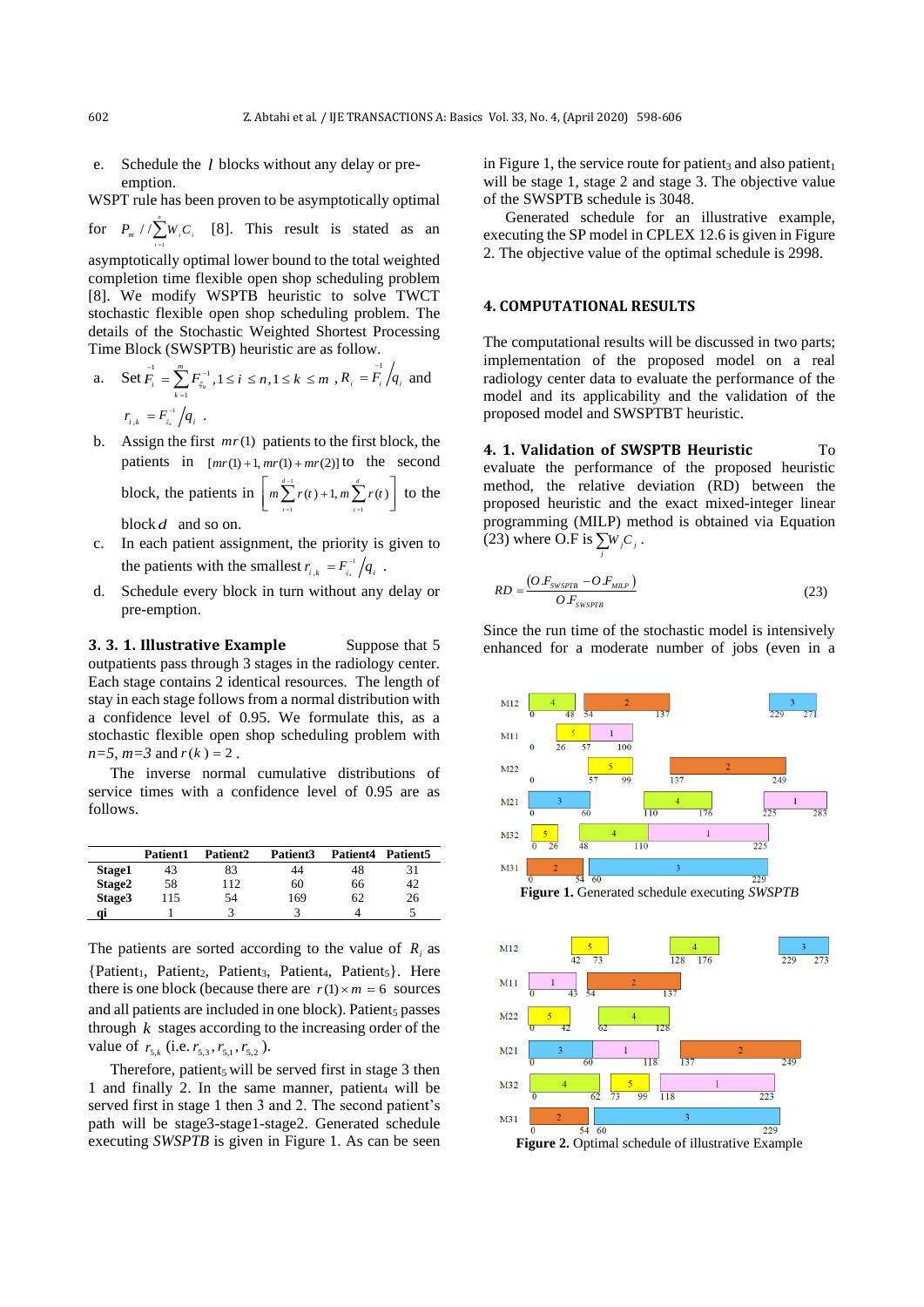problem with 2 stages), the objective function of the small-size exact MILP method executed by branch and bound (B&B) algorithm in CPLEX 12.6 is compared with that one of the heuristic method executed in Matlab R2013b on Intel CORE i7 2.6GHz. B&B is an exact optimization method to solve *Np-hard* combinatorial optimization problems [30] as a shop-scheduling problem [31]. We consider up to 4 stages with 2 identical devices in each stage. 100 stochastic service times are generated from a normal distribution with a confidence level of 0.95 for every case. According to experimental results from the public websites of the radiology departments in IRAN, same as Razavi Supra specialized Hospital, the average duration of each stage has been extracted. In each case, the variance was considered as one-tenth of the mean. The average duration of a general ultrasound is about 5 to 30 minutes in practice, so the average times in this stage have been extracted from a normal distribution with an average of 5 to 30 minutes. Likewise, the mean times of service in other stages are extracted as follows.

Abdominal Anomalies, Liver Ultrasound and CT-Scan are respectively considered [15, 20], [10, 15], [10, 30] minutes. Also, different types of Digestive Radiation are considered [20, 30], [30, 60], [30, 45], [120, 240], and different types of MRI as [30, 90].

The efficiency of SWSPTB is remarkable from two aspects; the elapsed time of solving problems (of different sizes) is short, and the gap between SWSPTB and the exact methods is up to 10 percent. CPLEX 12.6 is unable to solve problems with more than three stages, and in these cases, a runtime error occurs (see Table 1).

It is expected that with a lower confidence level, the total time spent by patients in the radiology department is reduced, and vice versa. The computational results confirm that considering the higher confidence level, increases the total elapsed time in the radiology center (see Table 2). The elapsed times in Tables 2 and 3 are obtained by *CPLEX* from *MILP* method. In addition, by increasing the variance of the health care service times, the total elapsed time will increase (see Table 3).

**TABLE 1.** The Relative Deviation between the objective function of the exact and heuristic method for the small size problems

| (m, n) | <b>CPLEX</b><br>12.6 | <b>Elapsed</b><br>Time(S) | <b>SWSPTB</b> | <b>Elapsed</b><br>Time(S) | <b>RD</b> |
|--------|----------------------|---------------------------|---------------|---------------------------|-----------|
| (2,5)  | 2826                 | 0.56                      | 2969          | 2.0                       | 0.048     |
| (2,6)  | 4533                 | 0.68                      | 4603          | 9.0                       | 0.0152    |
| (2,7)  | 4981                 | 0.90                      | 5213          | 3.3                       | 0.0445    |
| (2,8)  | 5514                 | 1                         | 5731          | 3.3                       | 0.0378    |
| (2.9)  | 6770                 | 17                        | 7148          | 3.3                       | 0.0528    |

| (2,10) | 6931 | 81    | 7476 | 5.6  | 0.0728 |
|--------|------|-------|------|------|--------|
| (2,11) | 7936 | 2933  | 8059 | 10   | 0.0152 |
| (3,5)  | 2998 | 3     | 3048 | 2.1  | 0.017  |
| (3,6)  | 4338 | 10    | 4631 | 6.7  | 0.068  |
| (3,7)  | 5287 | 77    | 5699 | 9.6  | 0.078  |
| (3,8)  | 7425 | 602   | 7903 | 14.2 | 0.064  |
| (3,9)  |      | 16200 |      | 15.5 |        |
| (4,5)  | 4855 | 1713  | 5097 | 50   | 0.05   |
| (4,6)  |      | 3624  |      |      |        |
|        |      |       |      |      |        |

*m*: the number of stages

*n*: the number of patients

An increase in the variance of service times can be implicitly interpreted as an insufficient experience service provider or inappropriate physical condition of the patients, such as senility, Weakness, etc. A further reduction in total elapsed time due to a 5% reduction in the confidence level compared to a 10% reduction in service times' standard deviation (see Figure 3).

**4. 1. Case Study** To evaluate the performance of the proposed heuristic, it has been applied in a radiology center. In this under-studied radiology center, patients are scheduled according to a pre-reserved list.

This radiology center has two ultrasound devices, one CT-Scan device and one radiation device.

To simplify problem-solving, it's assumed that devices in each stage are similar. Also, it is assumed that patients

**TABLE 2.**The effect of confidence level variation on the patient's total prioritized elapsed time

| <b>Confidence Level</b> | 0.9  | 0.95 | 0.99 |
|-------------------------|------|------|------|
| (m,n)                   |      |      |      |
| (2,5)                   | 2538 | 2826 | 4001 |
| (2,6)                   | 3418 | 4533 | 5650 |
| (2,7)                   | 3809 | 4981 | 5904 |
| (2,8)                   | 3852 | 5514 | 6132 |
| (2,9)                   | 4841 | 6770 | 7680 |
| (2,10)                  | 5121 | 6931 | 7959 |
| (2,11)                  | 6959 | 7936 | 9236 |
| (3,5)                   | 2841 | 2998 | 4244 |
| (3,6)                   | 4017 | 4338 | 5407 |
| (3,7)                   | 5103 | 5287 | 6509 |
| (3,8)                   | 6695 | 7425 | 7950 |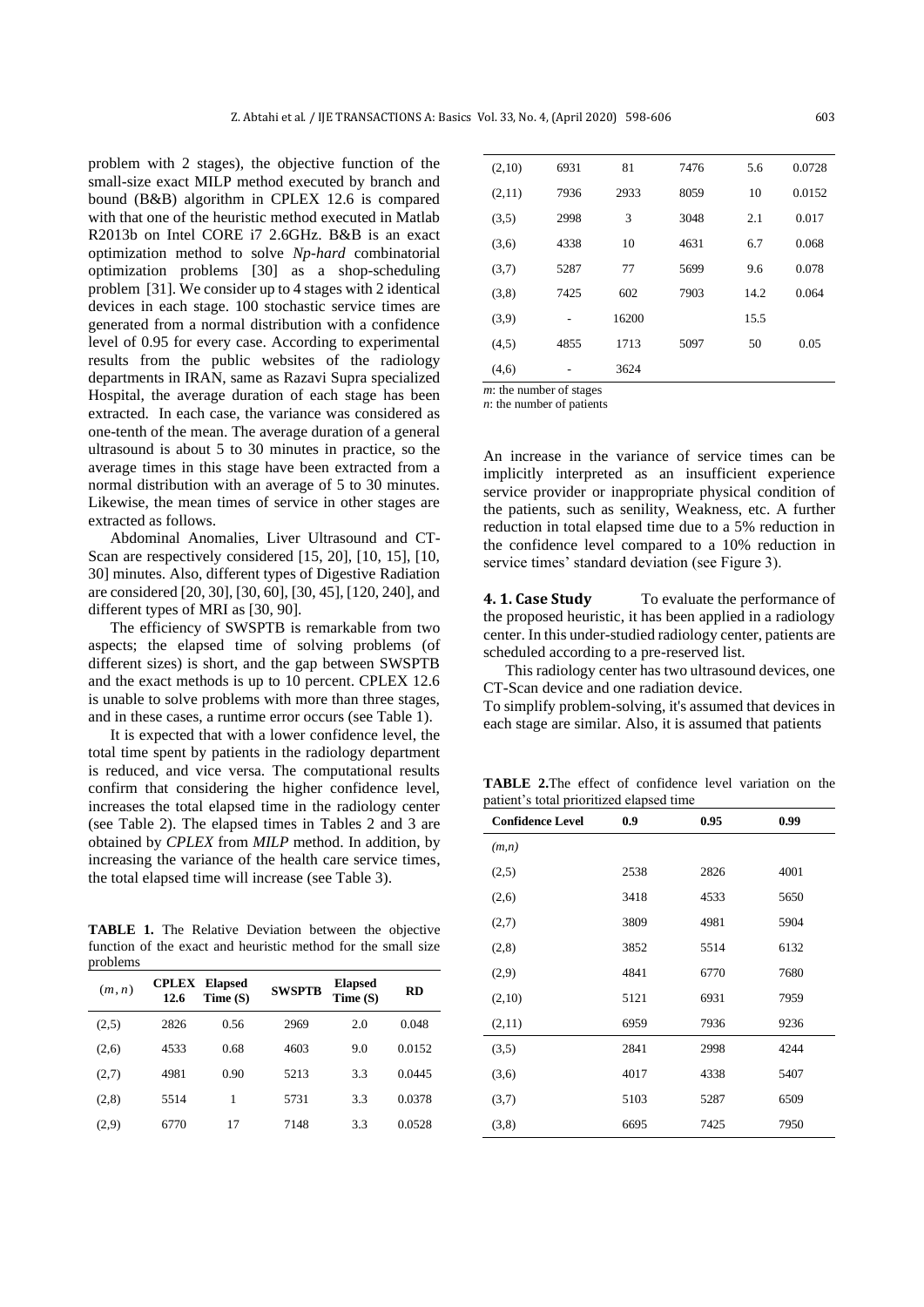**TABLE 3**. The effect of the healthcare service times variance changing on the total prioritized elapsed time

| variance | 0.01 | 0.1  | 0.2  |  |
|----------|------|------|------|--|
| (m,n)    |      |      |      |  |
| (2,5)    | 2678 | 2826 | 4440 |  |
| (2,6)    | 4406 | 4533 | 4667 |  |
| (2,7)    | 5091 | 4981 | 6353 |  |
| (2,8)    | 5972 | 5514 | 6437 |  |
| (2,9)    | 6300 | 6770 | 7674 |  |
| (2,10)   | 6690 | 6931 | 8256 |  |
| (2,11)   | 7908 | 7936 | 8786 |  |
| (3,5)    | 2692 | 2998 | 4710 |  |
| (3,6)    | 3627 | 4338 | 4954 |  |
| (3,7)    | 4865 | 5287 | 6160 |  |
| (3,8)    | 5129 | 7425 | 8555 |  |
|          |      |      |      |  |



**Figure 3.** Comparison of the effect of reducing the service time variances with the effect of reducing the level of confidence on the total elapsed times

arrive on time as in the pre-reservation list and not-shown (a person who has made a reservation, booking, or appointment but neither keeps nor cancels it) is not considered. There are 8 working hours in the radiology center (9 -13 AM and 15-19 PM). Data are collected for 10 working days to estimate the Average Number of patients per hour (ANPH), the average number of requests for each service per hour as well as the average service times in different stages. According to the collected data, the average referrals percent per hour for different services were respectively estimated 40, 30, 20 and 10% for ultrasound, CT scan, radiography, and ultrasound together with radiography.

According to the observations, the proposed method outperforms the actual system in terms of the average total prioritized elapsed time (see Figure 4).



**Figure 4.** The comparison of the average total elapsed time of patients per hour according to the actual system and the proposed heuristic method

#### **5. CONCLUSION**

Considering service times uncertainty, scheduling of patients in a radiology department of the supra specialized hospital has been modelled in this research. Since patients did not need to go through all stages and transferring patients to different stages was not predetermined, a stochastic flexible open shop scheduling problem was proposed to model the problem. Besides, considering the priority of patients in this center has made the problem more applicable. Enhancement of patient satisfaction has been intended in this paper as a minimization of the elapsed times of all patients.

By considering normal distribution for service times, the stochastic model was converted to the deterministic one. CPLEX 12.6 has been implemented to solve the small-size proposed deterministic MILP model. Besides, a heuristic method has been proposed to solve the moderate-size flexible open shop scheduling problem.

To indicate the applicability of the proposed model, it has been applied to a real radiology center. The computational experiment has proven the efficiency and simplicity of deployment of the proposed solution method.

#### **6. REFERENCES**

1. Gür, Ş., Eren, T., "Application of operational research techniques in operating room scheduling problems: literature overview",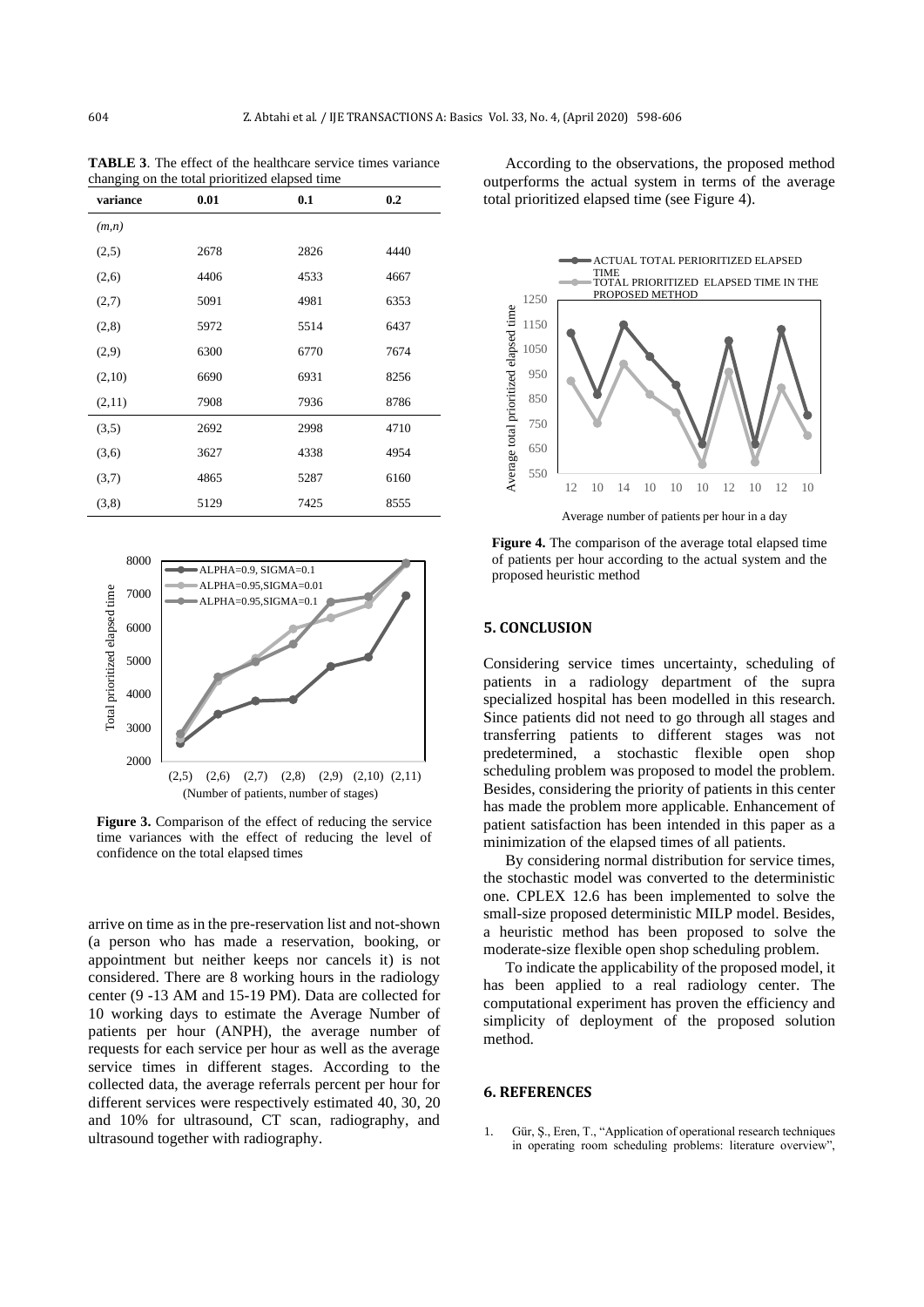*Journal of Healthcare Engineering*, (2018). [doi.org/10.1155/2018/5341394](https://doi.org/10.1155/2018/5341394)

- 2. Lee, S., Yih, Y. "Reducing patient-flow delays in surgical suites through determining start-times of surgical cases", *European Journal of Operational Research*, Vol. 238, No. 2, (2014), 620- 629.
- 3. Saadouli, H., Jerbi, B., Dammak, A., Masmoudi, L., & Bouaziz, A., "A stochastic optimization and simulation approach for scheduling operating rooms and recovery beds in an orthopedic surgery department", *Computers and Industrial Engineering*, Vol. 80, (2015), 72-79.
- 4. Heydari, M., Soudi, A., "Predictive/reactive planning and scheduling of a surgical suite with emergency patient arrival", *Journal of Medical Systems*, Vol. 40, No.1, (2016), 30. doi.org/10.1007/s10916-015-0385-1
- 5. Jebali, A., Diabat, A., "A stochastic model for operating room planning under capacity constraints", *International Journal of Production Research*, Vol. *53*, No. 24, (2015), 7252-7270.
- 6. Min, D., Yih, Y., "An elective surgery scheduling problem considering patient priority", *Computers and Operations Research*, Vol. 37, No. 6, (2010), 1091-1099.
- 7. Shahrestani, K. M., Fattahi, P., Hamedi, M., "A Heuristic Method for Solving Bi-Objective Two-Stage Hybrid Flow Shop Scheduling Problem", *Industrial Engineering and Management Systems*, Vol.*16, No.* 2, (2017), 265-270.
- 8. Bai, D., Zhang, Z. H., Zhang, Q., "Flexible open shop scheduling problem to minimize makespan", *Computers and Operations Research*, Vol. 67, (2016), 207-215.
- 9. Van Riet, C., & Demeulemeester, E., "Trade-offs in operating room planning for electives and emergencies: A review", *Operations Research for Health Care*, Vol. *7*, (2015), 52-69.
- 10. Kırış, Ş., Yüzügüllü, N., Ergün, N., Çevik, A. A., "A knowledgebased scheduling system for Emergency Departments", *Knowledge-Based Systems*, Vol. 23*,* No. 8, (2010), 890-900.
- 11. Dexter, F., Dexter, E. U., Ledolter, J., "Influence of procedure classification on process variability and parameter uncertainty of surgical case durations", *Anesthesia and Analgesia*, Vol.110*, No.*  4, (2010), 1155-1163.
- 12. Stepaniak, P. S., Heij, C., De Vries, G., "Modeling and prediction of surgical procedure times", *Statistica Neerlandica*, Vol. 64, No*.*  1, (2010), 1-18.
- 13. Bowers, J., & Mould, G., "Ambulatory care and orthopaedic capacity planning", *Health Care Management Science*, Vol. 8*,*  No*.* 1, (2005), 41-47.
- 14. Lamiri, M., Grimaud, F., Xie, X., "Optimization methods for a stochastic surgery planning problem", *International Journal of Production Economics*, Vol. 120, No. 2, (2009), 400-410.
- 15. Zonderland, M. E., Boucherie, R. J., Litvak, N., Vleggeert-Lankamp, C. L., "Planning and scheduling of semi-urgent surgeries", *Health Care Management Science*, Vol. 13, No*.* 3, (2010), 256-267.
- 16. Shylo, O. V., Prokopyev, O. A., Schaefer, A. J., "Stochastic operating room scheduling for high-volume specialties under block booking", *INFORMS Journal on Computing*, Vol. 25, No. 4, (2012), 682-692.
- 17. Deng, Y., Shen, S., Denton, B., "Chance-constrained surgery planning under conditions of limited and ambiguous data",

*INFORMS Journal on Computing*, Vol. 31, No. 3 (2019): 559- 575.

- 18. Jebali, A., Diabat, A., "A chance-constrained operating room planning with elective and emergency cases under downstream capacity constraints", *Computers and Industrial Engineering*, Vol. 114, (2017), 329-344.
- 19. Zhao, Z., & Li, X., "Scheduling elective surgeries with sequencedependent setup times to multiple operating rooms using constraint programming", *Operations Research for Health Care*, Vol. 3, No. 3, (2014), 160-167.
- 20. Wang, B., Han, X., Zhang, X., Zhang, S., "Predictive-reactive scheduling for single surgical suite subject to random emergency surgery", *Journal of Combinatorial Optimization*, Vol. 30, No. 4, (2015), 949-966.
- 21. Deyi, M., Xiaoqian, Z., "Stochastic programming for the optimization of transportation-inventory strategy", *Industrial Engineering and Management Systems*, Vol. 16, No*.* 1, (2017), 44-51.
- 22. Seraj, O., Tavakoli, M. R., "A tabu search method for a new biobjective open shop scheduling problem by a fuzzy multiobjective decision making approach (research note)", *International Journal of Engineering, Transactions B: Applications*[, Vol. 22, No. 3,](http://www.ijeir.info/issue_9235_9238_Volume+22%2C+Issue+3%2C+October+2009%2C+Page+269-282.html) (2009), 269-282.
- 23. Yazdanparast, S., Sadegheih, A., Fallahnezhad, M., Abooie, M., "Modelling and Decision-making on Deteriorating Production Systems using Stochastic Dynamic Programming Approach", *International Journal of Engineering, Transactions C: Aspects*, Vol. 31, No. 12, (2018), 2052-2058.
- 24. Valinejad, J., Oladi, Z., Barforoshi, T., Parvania, M., "Stochastic unit commitment in the presence of demand response program under uncertainties", *International Journal of Engineering, Transaction B: Application***s**, Vol. 30, No. 8, (2017), 1134- 1143.
- 25. Butterworth, J. F., Mackey, D. C., Wasnick, J. D., "*Morgan & Mikhail's clinical anesthesiology",* Vol. 15. New York: McGraw-Hill, (2013).
- 26. Campi, M. C., Garatti, S., "A sampling-and-discarding approach to chance-constrained optimization: feasibility and optimality", *Journal of Optimization Theory and Applications*, Vol. 148, No. 2, (2011), 257-280.
- 27. Wang, K., Choi, S. H. , "A holonic approach to flexible flow shop scheduling under stochastic processing times", *Computers & Operations Research*, Vol. 43, (2014), 157-168.
- 28. Azadeh, A., Rahbar, S. E., Nazari, T., "Open shop scheduling with stochastic release dates and processing times", *International Journal of Logistics Systems and Management*, Vol.18, No. 2, (2014), 159-169.
- 29. Tang, L., Bai, D., "A new heuristic for open shop total completion time problem", *Applied Mathematical Modelling*, Vol. 34, No. 3, (2010), 735-743.
- 30. Chen, D. S., Batson, R. G., Dang, Y., "*Applied integer programming: modeling and solution"*, John Wiley & Sons, (2011).
- 31. Liu, G. S., Zhang, B. X., Yang, H. D., Chen, X., Huang, G. Q., "A branch-and-bound algorithm for minimizing the energy consumption in the PFS problem", *Mathematical Problems in Engineering*, (2013). [doi.org/10.1155/2013/546810](https://doi.org/10.1155/2013/546810)